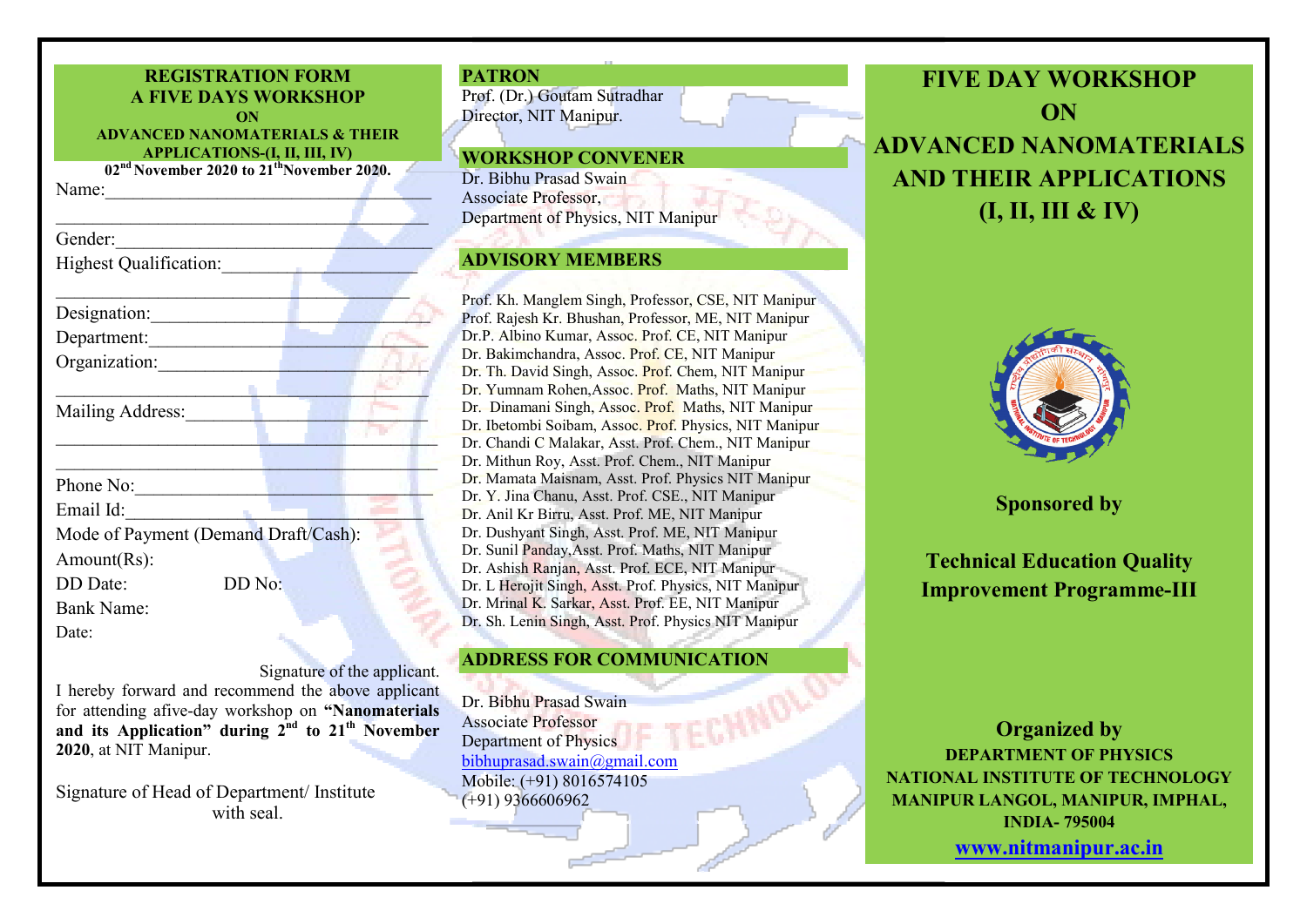### ABOUT THE INSTITUTE

National Institute of Technology Manipur, a centrally funded institution is set up to impart quality technical education at various levels of higher learning. It is one of the ten new NITs established and developed as Institute of National Importance. The functioning of the institute was started at its temporary Campus at Takyelpat, Imphal under the mentorship of NIT, Agartala. The Institute has acquired 341 hectares ofland in the lush green areas of Langol, Imphal. The Institute now has five branches of Engineering viz. CSE, EEE, ECE, Civil, Mechanical and Basic Sciencesand Humanities Department and opened courses on B. Tech., M. Tech., M. Sc., and Ph.D.

#### ABOUT WORKSHOP

The workshop is focused on Advanced Nanomaterial for Nanoengineering and recent advances in nanotechnology which covering fields from experiment to applications of nanostructured materials in technology. It gives an overview of nanostructured materials applied in the fields of physics, chemistry, biology, medicine, and materials science etc. The materials for different applications in engineering such as those used in optoelectronics, energy, thermoelectric, nanobiotechnologies, nanocomposites, catalysis, reinforcement and many more have been covered in the workshop. It will be of interest to faculty, researchers and students who want to learn about applications of nanostructured materials in engineering.

#### RESOURCE PERSONS

- Prof. Debabrat Pradhan Materials Research Center Indian Institute of Technology Kharagpur
- Prof. Saket Asthana Department of Physics Indian Institute of Technology Hyderabad
- Prof. Bibhuti Bhusan Nayak Department of Ceramics Engineering National Institute of Technology Rourkela

 Prof. Deepak Kumar Pattanayak. CSIR-Central Electrochemical Research Institute, Karaikudi, Tamil Nadu- 630006, **Prof. Umasankar Patro** Department of Metallurgy and Materials Engineering Defense Institute of Advanced Technology, Pune Prof. Satyajit Sahu, Department of Physics Indian Institute of Technology Jodhpur Prof. Dillip Kumar Pradhan Department of Physics National Institute of Technology Rourkela Dr. Saumya R. Mohapatra Department of Physics National Institute of Technology Silchar

- Prof. Pankaj Patro Powder Metallurgy Division (Vashi) Bhabha Atomic Research Centre
- Prof. Naresh Kumar
- Department of Physics Motilal Nehru National Institute of Technology Allahabad
- Prof. Soobhankar Pati

School of Minerals, Metallurgical & Materials Engineering

Indian Institute of Technology Bhubaneswar

- Prof. Shantanu Kumar Behera Department of Ceramics Engineering National Institute of Technology Rourkela
- Dr. Kanhu Charan Barik Chemistry Division

Bhaba Atomic Research Centre, Mumbai

- Dr. Jyotsnendu Giri Department of Biomedical Engineering Indian Institute of Technology Hyderabad
- Prof. Nanda Kishore Prasad Department of Metallurgical Engineering Indian Institute of Technology Banaras

• Prof. Paritosh Mahanty Department of Chemistry Indian Institute of Technology Roorke Prof. Shashi Bhusan Arya Metallurgy and Metallurgical Engineering National Institute of Technology Surtkal • Prof. V Ganeshan Surface and Nano-Science Division Indira Gandhi Centre for Atomic Research • Prof. Minhaz Hushein Department of Physics Indian Institute of Engineering Science and Technology (IIEST),Shibpur Prof. Dr. Sudhanshu Shekhar Pati

Department of Chemistry National Institute of Technology Jamsedpur

#### TARGET AUDIENCE

Faculty Members/Research Scholars/ PG students from Universities, Colleges, NITs, IITs, IIITs, Engineering Colleges and other Institutions of Higher Education.